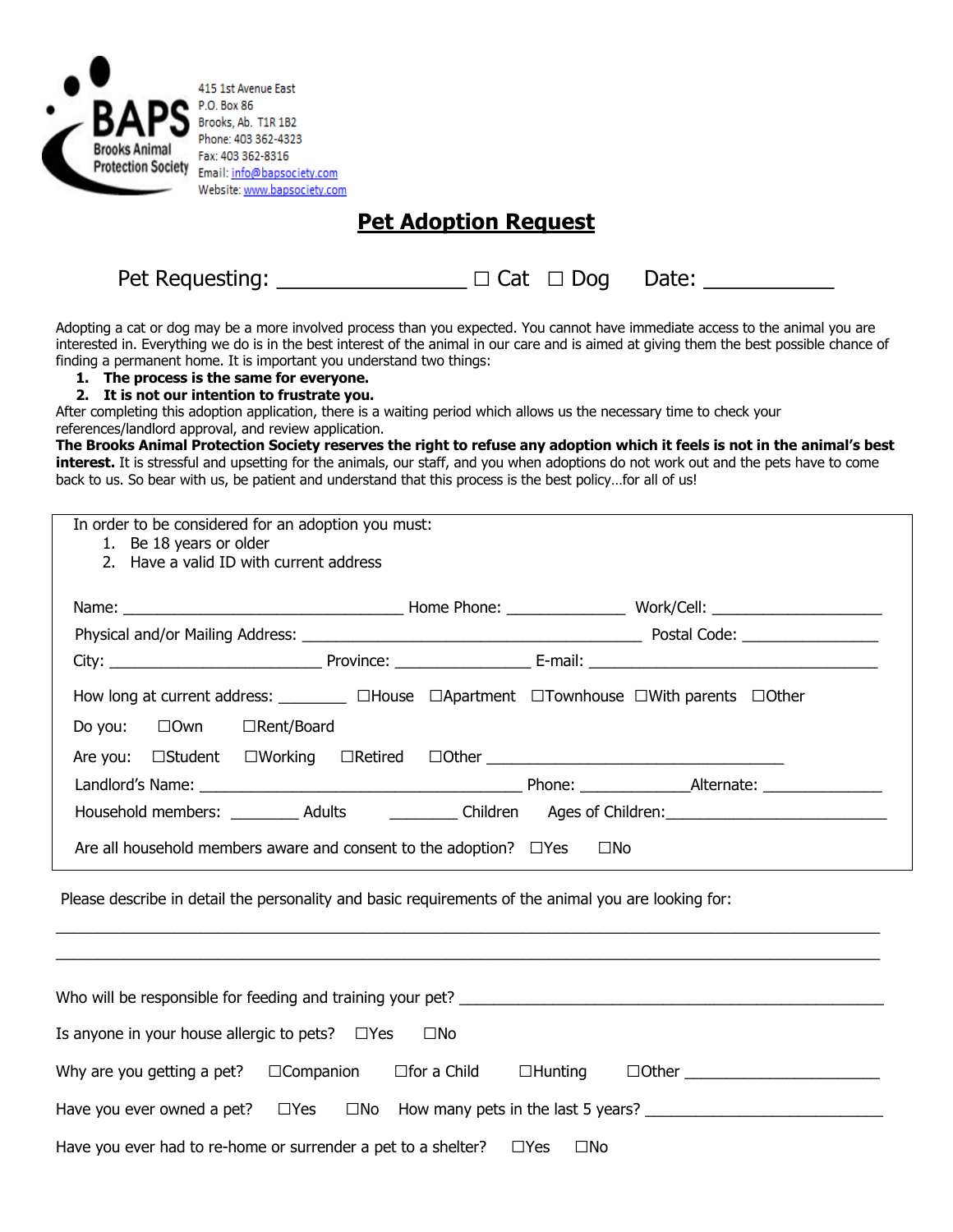|                                                                                                                            | Please list the animals currently in your home and tell us a little about their personalities:                                                                                             |                           |                   |                                   |                                                                                                                |
|----------------------------------------------------------------------------------------------------------------------------|--------------------------------------------------------------------------------------------------------------------------------------------------------------------------------------------|---------------------------|-------------------|-----------------------------------|----------------------------------------------------------------------------------------------------------------|
|                                                                                                                            |                                                                                                                                                                                            |                           |                   |                                   |                                                                                                                |
|                                                                                                                            |                                                                                                                                                                                            |                           |                   |                                   |                                                                                                                |
|                                                                                                                            |                                                                                                                                                                                            |                           |                   |                                   |                                                                                                                |
|                                                                                                                            |                                                                                                                                                                                            |                           |                   |                                   |                                                                                                                |
|                                                                                                                            |                                                                                                                                                                                            |                           |                   |                                   |                                                                                                                |
|                                                                                                                            |                                                                                                                                                                                            |                           |                   |                                   |                                                                                                                |
|                                                                                                                            |                                                                                                                                                                                            |                           |                   |                                   |                                                                                                                |
|                                                                                                                            |                                                                                                                                                                                            |                           |                   |                                   |                                                                                                                |
|                                                                                                                            |                                                                                                                                                                                            |                           |                   |                                   |                                                                                                                |
|                                                                                                                            | Are/Were your pet's vaccinations current? $\Box$ Yes $\Box$ No                                                                                                                             |                           |                   | Are/Were your pets licensed? □Yes | $\square$ No                                                                                                   |
|                                                                                                                            | Are you prepared for the expense of owning a pet? (average \$1500.00/year for dogs and<br>\$1000.00/year for cats this includes Veterinary Care, Annual License, Food, Leashes, Toys etc.) |                           |                   |                                   | $\square$ No<br>$\Box$ Yes                                                                                     |
| Are you willing to accept the financial responsibility of unexpected/required medical expenses? $\Box$ Yes<br>$\square$ No |                                                                                                                                                                                            |                           |                   |                                   |                                                                                                                |
|                                                                                                                            | Are you prepared to allow an adjustment period of at least one month?                                                                                                                      |                           |                   | $\Box$ Yes<br>$\square$ No        |                                                                                                                |
|                                                                                                                            | If you have other pets will they adjust to a new one?                                                                                                                                      |                           |                   | $\Box$ Yes<br>$\square$ No        |                                                                                                                |
|                                                                                                                            | Are you aware of the existing licensing/pet bylaws in your community?                                                                                                                      |                           |                   | $\Box$ Yes<br>$\square$ No        |                                                                                                                |
|                                                                                                                            |                                                                                                                                                                                            |                           |                   |                                   | $\square$ No                                                                                                   |
|                                                                                                                            | Will someone be home during the day with your pet?                                                                                                                                         |                           |                   | $\Box$ Yes<br>$\square$ No        |                                                                                                                |
|                                                                                                                            |                                                                                                                                                                                            |                           |                   |                                   |                                                                                                                |
|                                                                                                                            |                                                                                                                                                                                            |                           |                   |                                   | How many hours a day will the pet be alone? ______ Where will the pet be kept while alone? ___________________ |
|                                                                                                                            |                                                                                                                                                                                            |                           |                   |                                   |                                                                                                                |
|                                                                                                                            | How active do you want your pet to be?                                                                                                                                                     | $\Box$ High energy/Active |                   | $\Box$ Medium energy              | $\Box$ Low energy                                                                                              |
|                                                                                                                            | How much grooming are you prepared to do? $\square$ Very little                                                                                                                            |                           | $\Box$ Reasonable | $\Box$ Demanding                  | □Very High Maintenance                                                                                         |
|                                                                                                                            | How will you handle behavior problems such as: chewing, climbing, scratching furniture, excessive barking?                                                                                 |                           |                   |                                   |                                                                                                                |
|                                                                                                                            |                                                                                                                                                                                            |                           |                   |                                   |                                                                                                                |

If the animal you chose to adopt is unavailable or not the right fit for you or your family, are you open to suggestions from Shelter Staff for a different pet? □Yes □No

 $\_$  , and the state of the state of the state of the state of the state of the state of the state of the state of the state of the state of the state of the state of the state of the state of the state of the state of the  $\_$  , and the state of the state of the state of the state of the state of the state of the state of the state of the state of the state of the state of the state of the state of the state of the state of the state of the